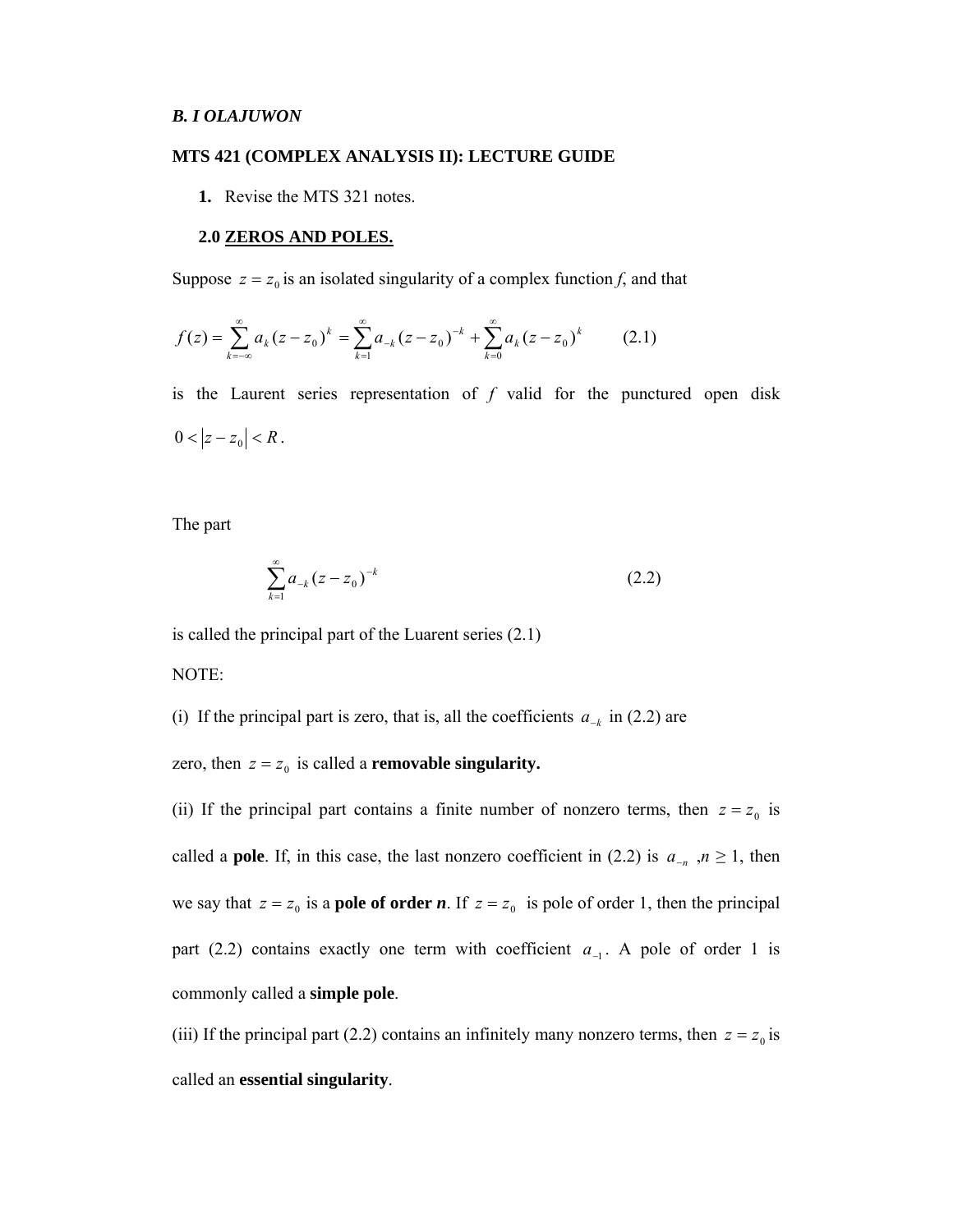### **2.1 MEROMORPHIC FUNCTION**

A function *f* is meromorphic if it is analytic throughout a domain D, except possibly for poles in D. It can be proved that a meromorphic function can have at most a finite number of poles in D. For example, the rational function  $f(z) = \frac{1}{(z^2 + 1)}$  is meromorphic in the complex plane.

**Theorem 2.1**:A function *f* that is analytic in some disk  $|z - z_0| < R$  has a zero of order *n* at  $z = z_0$  if and only if f can be written

$$
f(z) = (z - z_0)^n \phi(z)
$$

where  $\phi$  is analytic at  $z = z_0$  and  $\phi(z_0) = 0$ .

## **Proof:**

**Theorem 2.2:** A function *f* analytic in a punctured disk  $0 < |z - z_0| < R$  has a pole of order *n* at  $z = z_0$  if and only if *f* can be written

$$
f(z) = (z - z_0)^{-n} \phi(z)
$$

where  $\phi$  is analytic at  $z = z_0$  and  $\phi(z_0) = 0$ .

# **Proof:**

**Theorem 2.3:** If the functions *g* and *h* are analytic at  $z = z_0$  and *h* has a zero of order

*n* at  $z = z_0$  and  $g(z_0) = 0$  then the function  $f(z) = \frac{g(z)}{h(z)}$  has a pole of order *n* at

 $z = z_{\rm 0}$  .

**Proof:**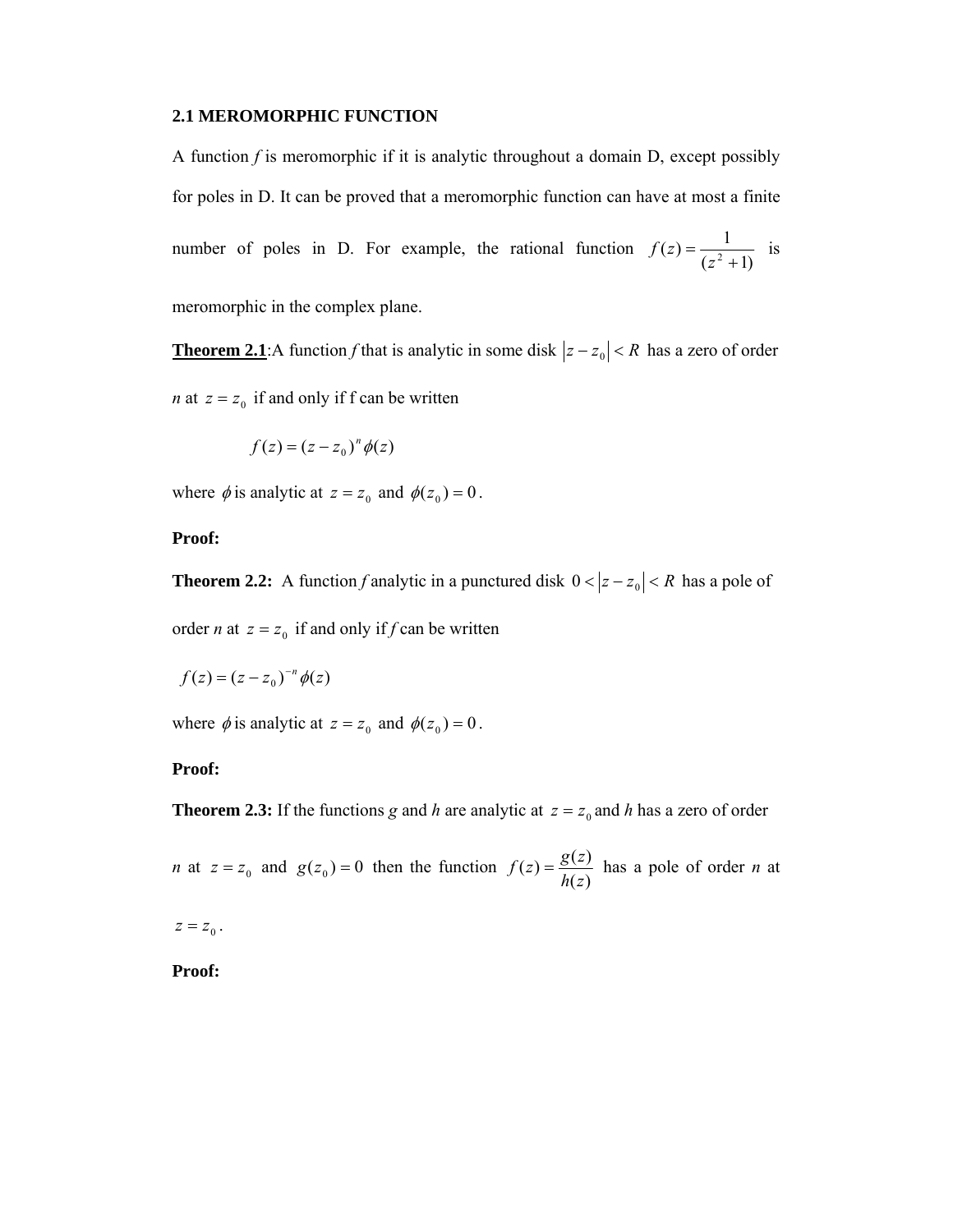**Theorem 2.4 : (Argument Principle)** Let C be a simple closed contour lying entirely within a domain D. Suppose  $f$  is analytic in D except at a finite number of poles inside C, and that  $f(z) \neq 0$  on C. Then

$$
\frac{1}{2 \pi i} \oint_C \frac{f'(z)}{f(z)} = N_0 - N_P
$$

where  $N_0$  is the total number of zeros of *f* inside C and  $N_p$  is the total number of poles of *f* inside C. In determining  $N_0$  and  $N_p$ , zeros and poles are counted according to their order or multiplicities.

### **Proof:**

**Theorem 2.5 (Rouche's theorem) :** Let C be a simple closed contour lying entirely within a domain D. Suppose *f* and *g* are analytic in D. If the strict inequality *|f(z) − g(z)| < |f(z)|* holds for all *z* on C, then *f* and *g* have the same number of zeros (counted according to their order or multiplicities) inside C.

### **Proof:**

## **2.1 Summation of infinite series**

We shall discuss the *Summation of infinite series* as one of the consequences of the *Residue theorem*. Hence, the students are advised to revise MTS 321 before the class.

### **3.0 Analytic continuation**

Suppose we are given an infinite power series or an analytic formula which defines an analytic function  $f$  in a domain  $D$ . It is natural to ask whether one can extend its domain of analyticity. More precisely, can we find a function *F* which is analytic in a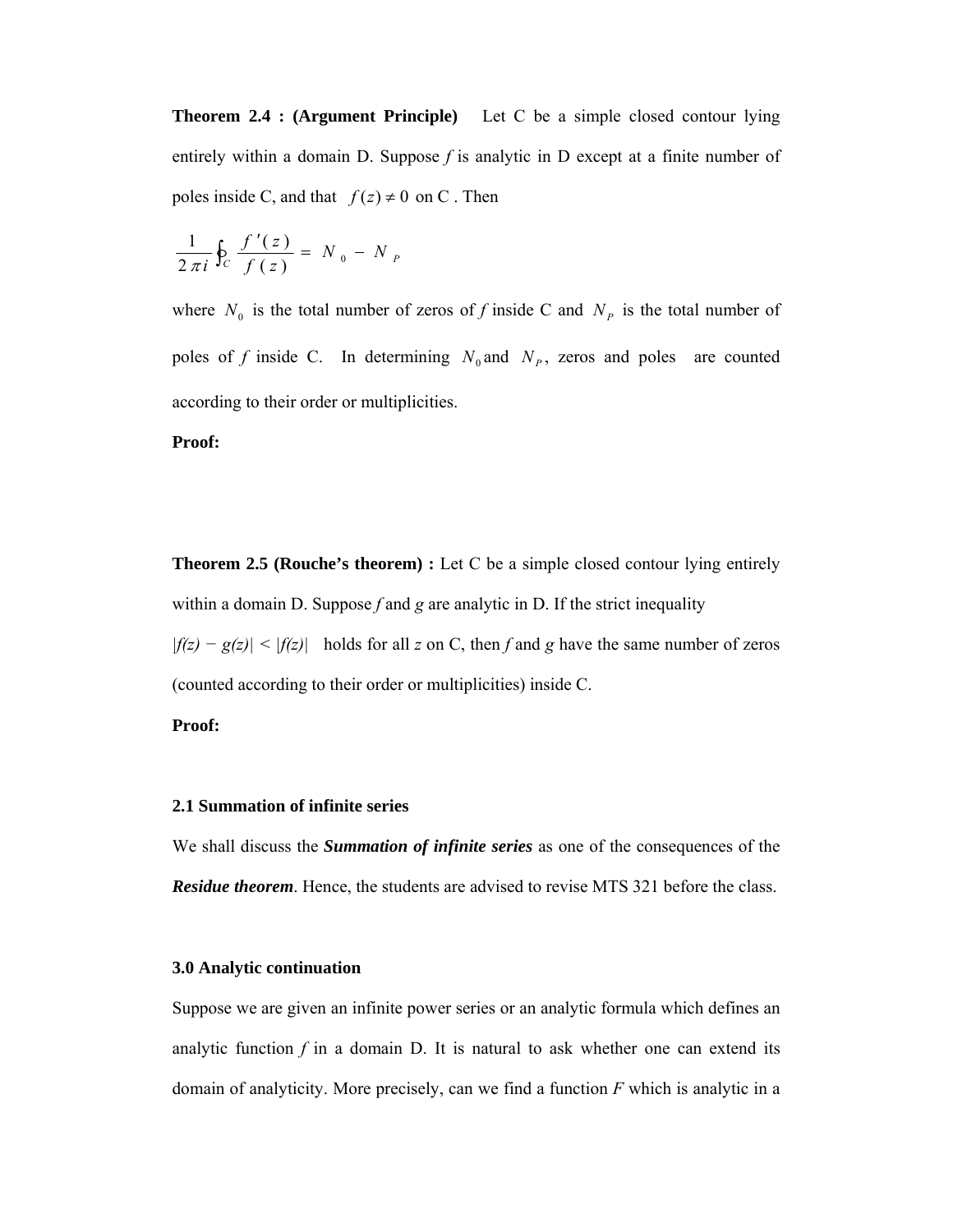larger domain and whose values agree with those of *f* for points in D? Here, *F* is called an analytic continuation of f . For example, the complex exponential function  $e^z$  is the analytic continuation of the real exponential function  $e^x$  defined over the real interval ( $-\infty$ , $\infty$ ). The complex function  $e^z$  is analytic in the finite complex plane and  $e^z = e^x$  when  $z = x$ , x being real. More generally, suppose  $f_1$  is analytic in a domain *D*<sub>1</sub> and *f*<sub>2</sub> is analytic in another domain *D*<sub>2</sub>. If  $D_1 \cap D_2 \neq \emptyset$ and  $f_1(z) = f_2(z)$  in the common intersection  $D_1 \cap D_2$ , then  $f_2$  is said to be the analytic continuation of  $f_1$  to  $D_2$  and  $f_1$  is the analytic continuation of  $f_2$  to  $D_1$ .

# **Example;**

• For definition of analytic function, revise MTS321.

### **4. Conformal Mappings and Applications**

Here, we introduce various techniques for effecting the mappings of regions. Two special classes of transformation, *the bilinear transformations* and *the Schwarz– Christoffel transformations,* will be discussed. A bilinear transformation maps the class of circles and lines to the same class, and it is conformal at every point except at its pole. The Schwarz–Christoffel transformations take half-planes onto polygonal regions. These polygonal regions can be unbounded with one or more of their vertices at infinity.

### **5. BOUNDARY VALUE PROLEMS**

The potential field problems, including potential fluid flows, steady state temperature distribution, electrostatics problems and gravitational potential problems are governed by the Laplace equation. There is no time variable in these problems, and the characterization of individual physical problems is exhibited by the corresponding prescribed boundary conditions. The mathematical problem of finding the solution of a partial differential equation that satisfies the prescribed boundary conditions is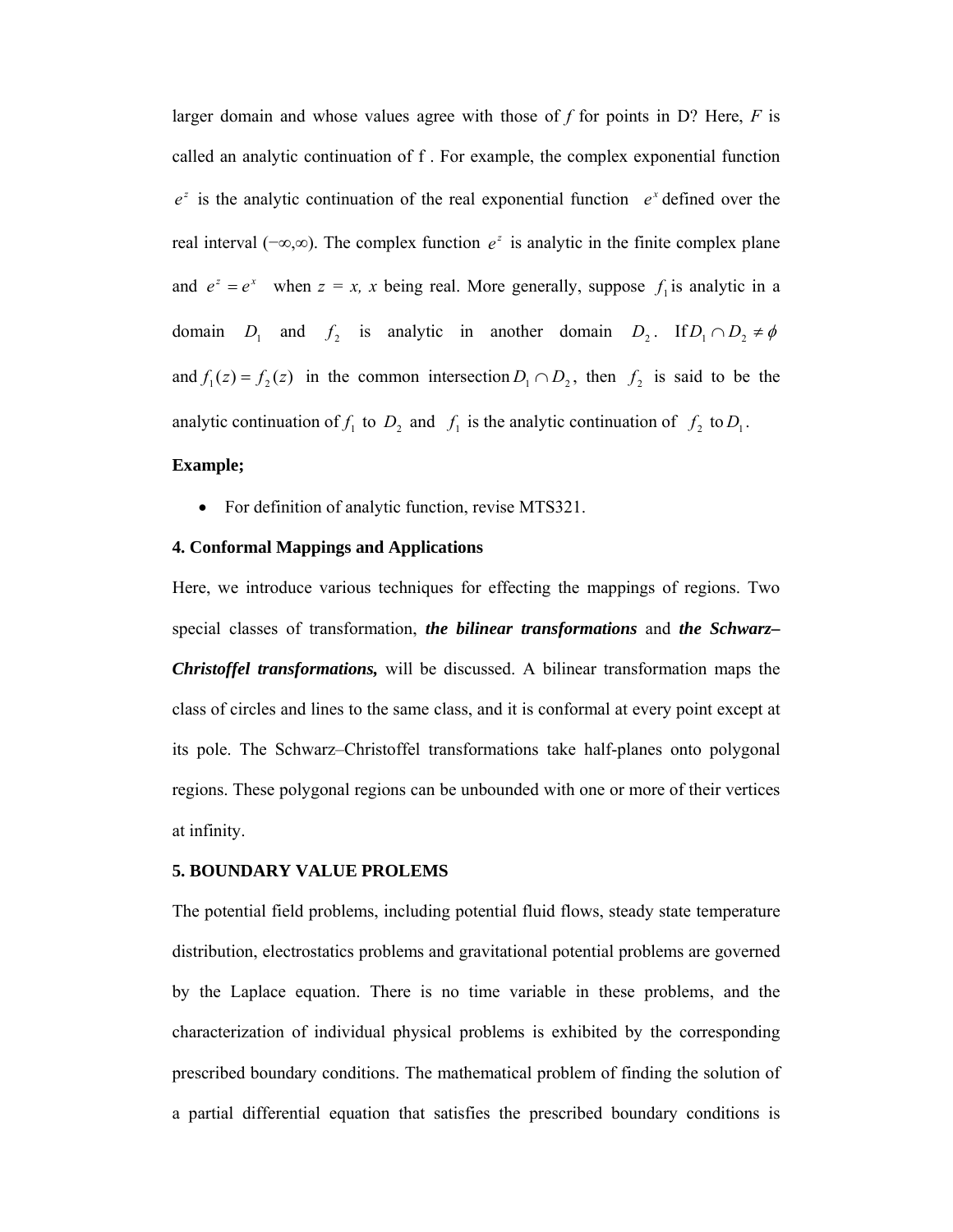called a boundary value problem, of which there are two main types: Dirichlet problems where the boundary values of the solution function are prescribed, and Neumann problems where the values of the normal derivative of the solution function along the boundary are prescribed. In other physical problems, like the heat conduction and wave propagation models, the time variable is also involved in the model. To describe fully the partial differential equations modelling these problems, one needs to prescribe both the associated boundary conditions and the initial conditions. The latter class is called an initial-boundary value problem. Here, we discuss some of the solution methodologies for solving boundary value problems and initial-boundary value problems using complex variables methods.

The link between analytic functions and harmonic functions is exhibited by the fact that both the real and imaginary parts of a complex function that is analytic inside a domain satisfy the Laplace equation in the same domain. *The Gauss mean value theorem states that the value of a harmonic function at the center of any circle inside the domain of harmonicity equals the average of the values of the function along the boundary of the circle.* 

The maximum principle will be used to discuss the solutions of the problems.

## **Reference:**

*1. Polya, G. and Latta, G., Complex Variables, John-Wiley & Sons Inc., 1974.* 

*2. Remmert, R., Theory of Complex Functions, GTM-122, Springer-Verlag, 1980.* 

*3. Rudin, W. Real and Complex Analysis, McGraw Hill Book Co. 1986 (II edition).* 

*4. Sansonne, J. and Gerretsen, J., Lectures on the Theory of Functions*